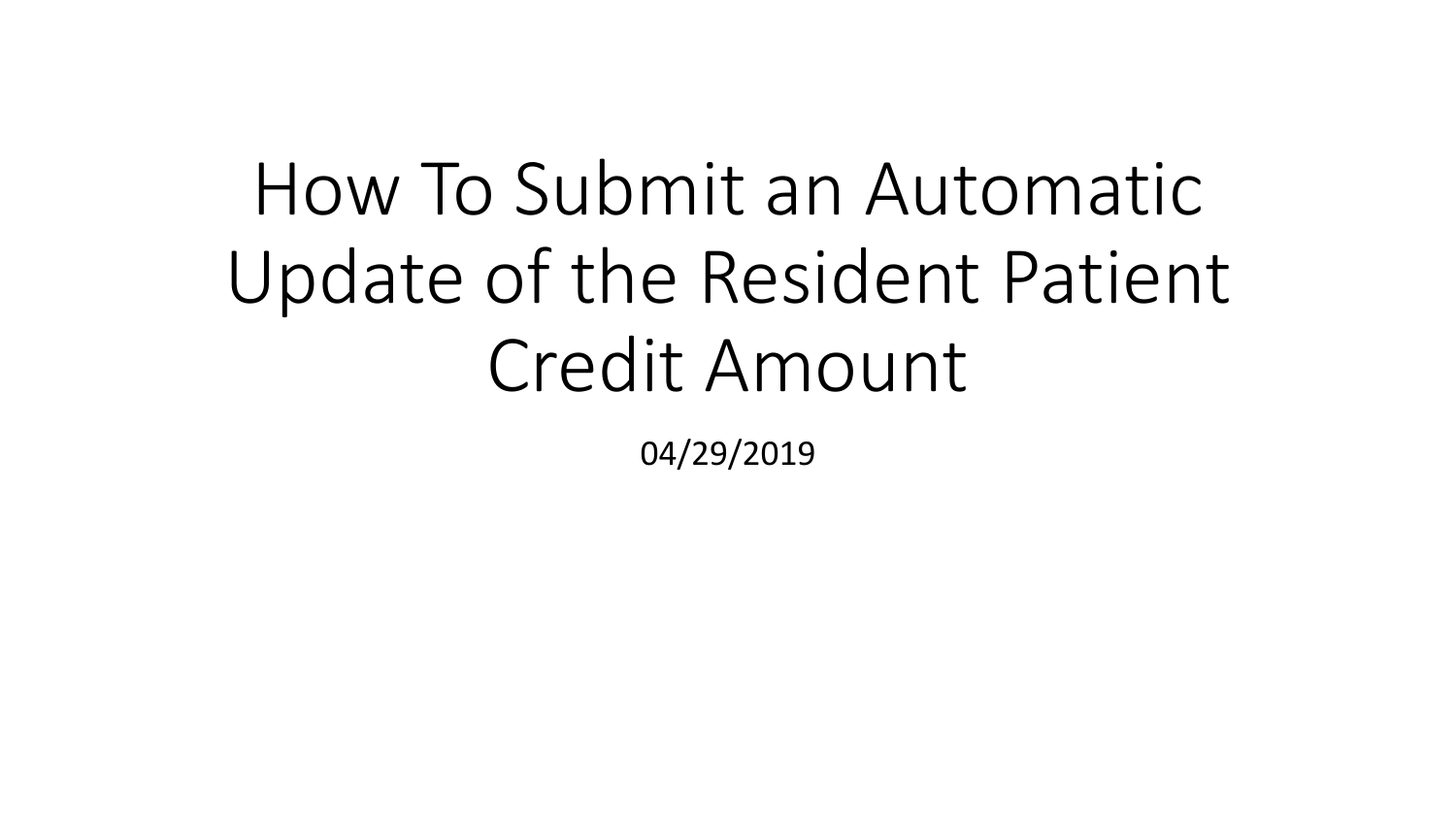Step 1: Log in to MEDI. Below is the MEDI Home page. Select 'MEDI Login' from the menu on the right side of the screen.



HFS > Medical Providers > Electronic Data Interchange (EDI) >

#### **MEDI Home**

## **Alert! Please Read!**

The Illinois Department of Healthcare and Family Services Recepient Eligibility System (REVS) will be unavailable Saturday April 27, 2019 from 6:00 AM to 4:00 PM. We apologize for any inconvenience that this may cause.

#### **Update December 18, 2017**

## Alert! Please Read!

Java 9 was released on September 21 2017. Do not upgrade to Java 9. If you have automatic updates for Java turn them off. For instructions Google 'How do I turn off Java automatic updates'.

The 12/12/2017 Microsoft Windows update will block all Java versions below 8u151. If you are getting the message that Microsoft Windows is blocking your Java, you can use the new version. www.java.com. Do not change your Java if you can login.

If your password is over a year old you may be prompted to change your password. This is normal. If you are having problems logging in and your password is over a year old or it has been over 90 days since you used Medi you may have to change your password.

For Illinois (Instate) users, use the Forgot Password button on the MEDI login page.

For Out of state users, call 1-217-524-3648 or 1-312-814-3648. Select option 1 then option 2 for assistance changing passwords.

Please Note: Only accounts which were registered using a State of Illinois Driver's License (DL) or State of Illinois ID card can use the Instate option for changing their password.

| <b>Medi</b>                            |  |  |  |  |  |  |  |
|----------------------------------------|--|--|--|--|--|--|--|
| <b>EDI Home</b>                        |  |  |  |  |  |  |  |
| <b>MFDI</b>                            |  |  |  |  |  |  |  |
| <b>MEDI Home</b>                       |  |  |  |  |  |  |  |
| <b>MEDI Login</b>                      |  |  |  |  |  |  |  |
| <b>MEDI Frequently Asked Questions</b> |  |  |  |  |  |  |  |
| <b>MEDI Help</b>                       |  |  |  |  |  |  |  |
| MEDI Help (pdf)                        |  |  |  |  |  |  |  |
| Getting Started with MEDI              |  |  |  |  |  |  |  |
| <b>Register for Medi</b>               |  |  |  |  |  |  |  |
| <b>Contact Us</b>                      |  |  |  |  |  |  |  |

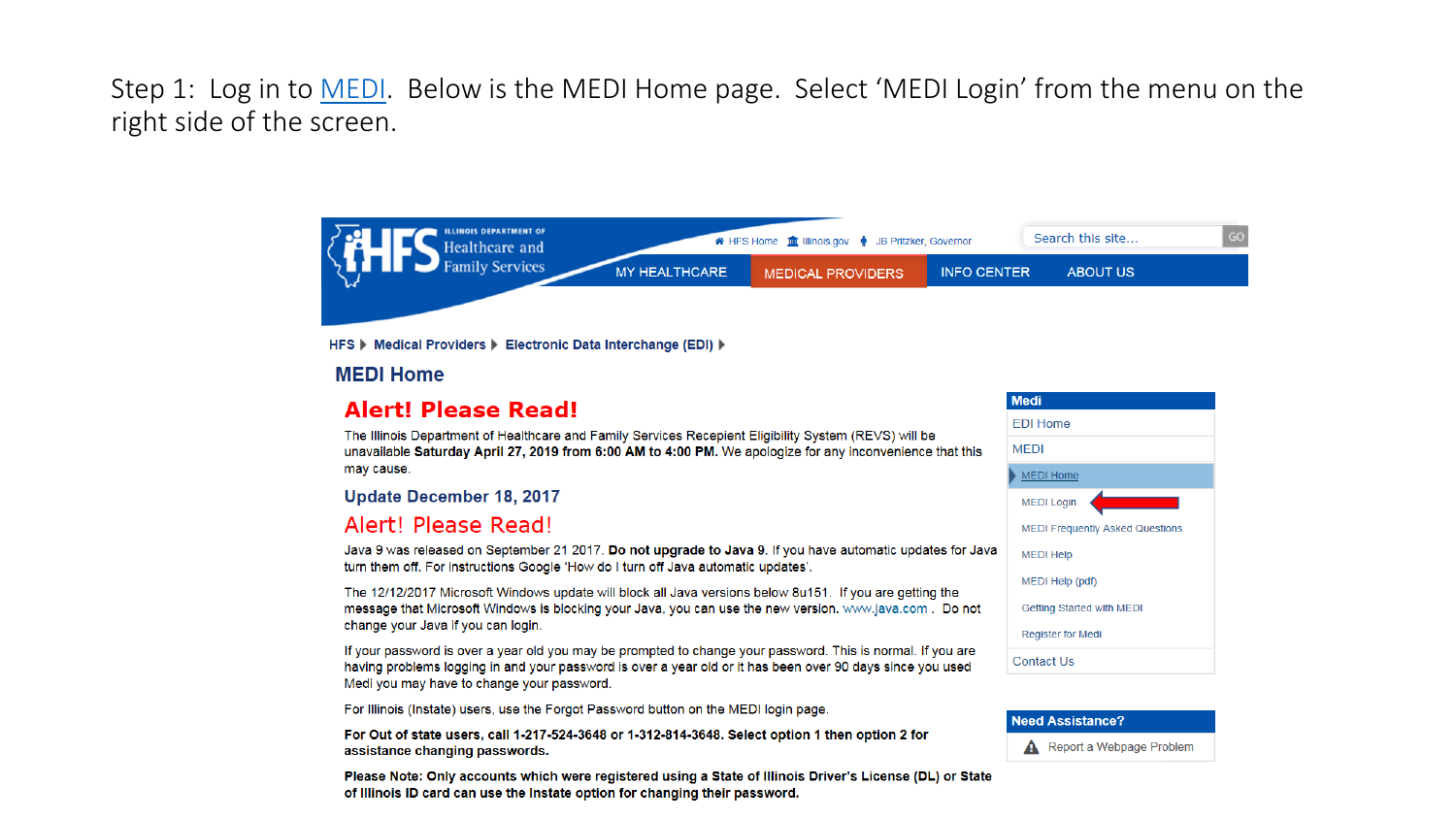Enter your User Name and Password and click 'Log in'.

### **ILLINOIS DEPARTMENT OF Healthcare and Family Services**

myHFS Login

Notice: Please delay upgrading to Java 9 until we are able to upgrade our PKI software. Java 9 is NOT compatible with our current software and it will NOT allow you to login and/or recover passwords if you have it installed.



Please enter your User Name and Password from your state of Illinois Digital ID.

| User Name: |  |
|------------|--|
| Password:  |  |

√ Remember name

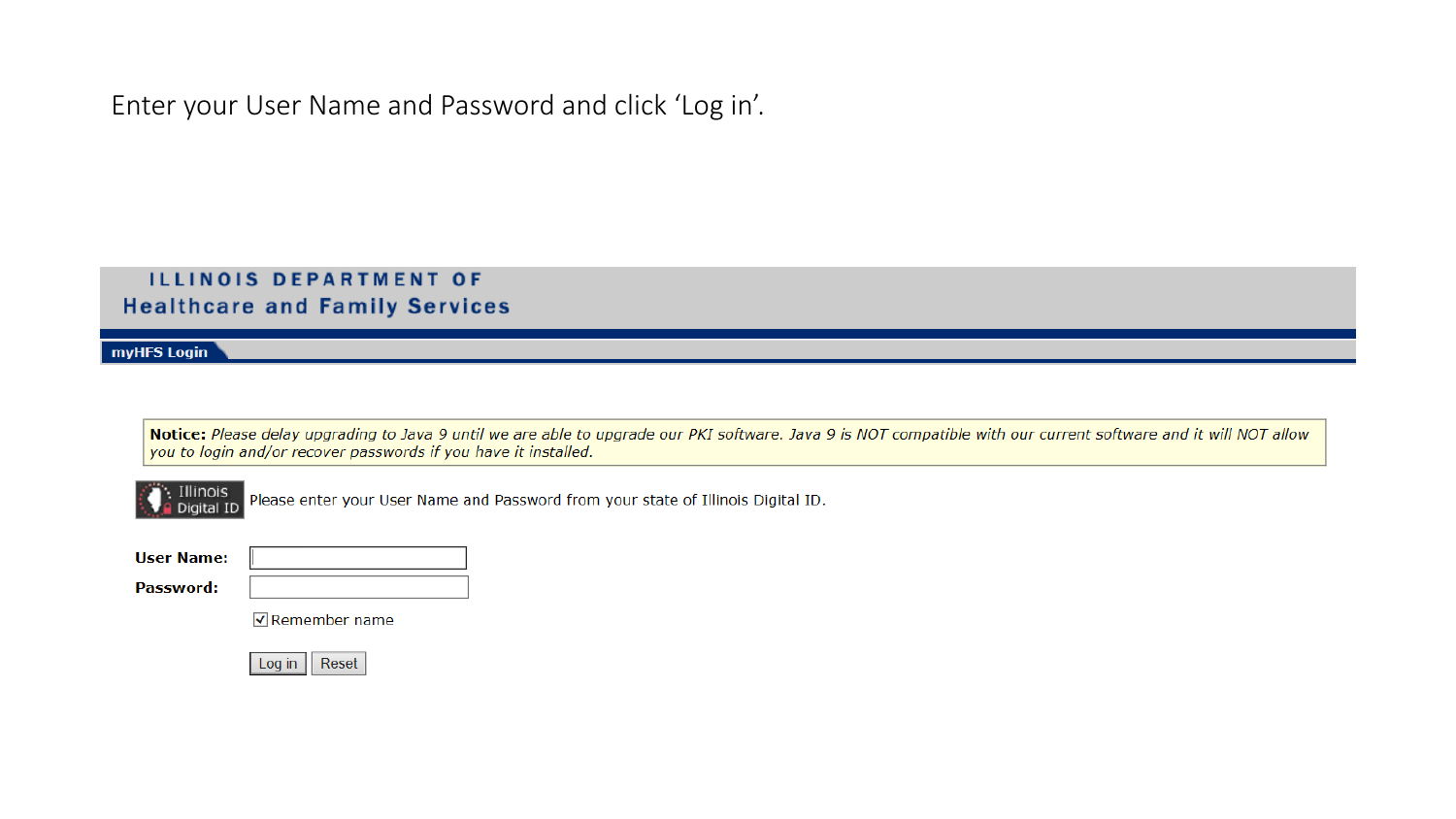Step 2: Below is the MEDI Home page. Click on the 'Long Term Care (LTC)' link.

# **Select Application**

#### **Internet Electronic Claims System(IEC)**

The IEC System provides the ability to perform basic processing functions such as:

- \* Eligibility Inquiry
- \* Claim Status Inquiry
- \* Upload/Download HIPAA-compliant transactions

**English All Kids Application Agent(AKAA) / Spanish All Kids Application Agent(AKAA)** 

**Sexual Assault Survivor Registration Site (ERSASS)** 

**Long Term Care (LTC)** 

**Study of Waiver Services Survey**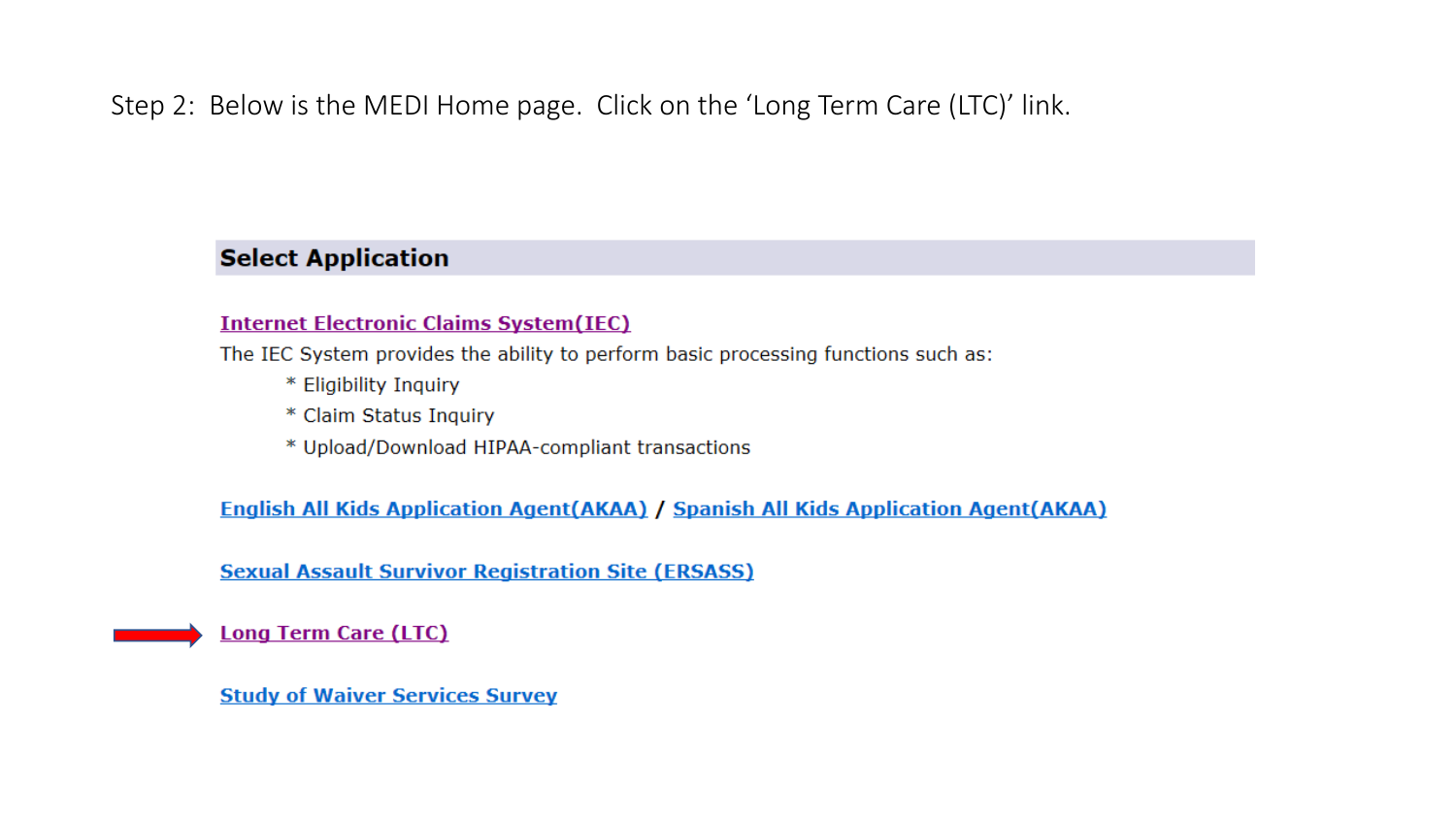Step 3: The 'LTC Links' menu will display on the left side of the screen. Select 'LTC Inquiry' to locate the patient credit amount that is currently on the system.

| <b>LTC Links</b>        |
|-------------------------|
| <b>LTC Home</b>         |
| <b>LTC Inquiry</b>      |
| <b>LTC Bed Reserves</b> |
| LTC Discharge/Death     |
| LTC Medicare Cov/Coins  |
| LTC Change In Income    |
| LTC Insurance (TPL)     |
| <b>LTC Admissions</b>   |
| ICD-10 Update           |
| <b>Help Index</b>       |
| Contact Us              |
| <b>MEDI Home</b>        |
| Logout                  |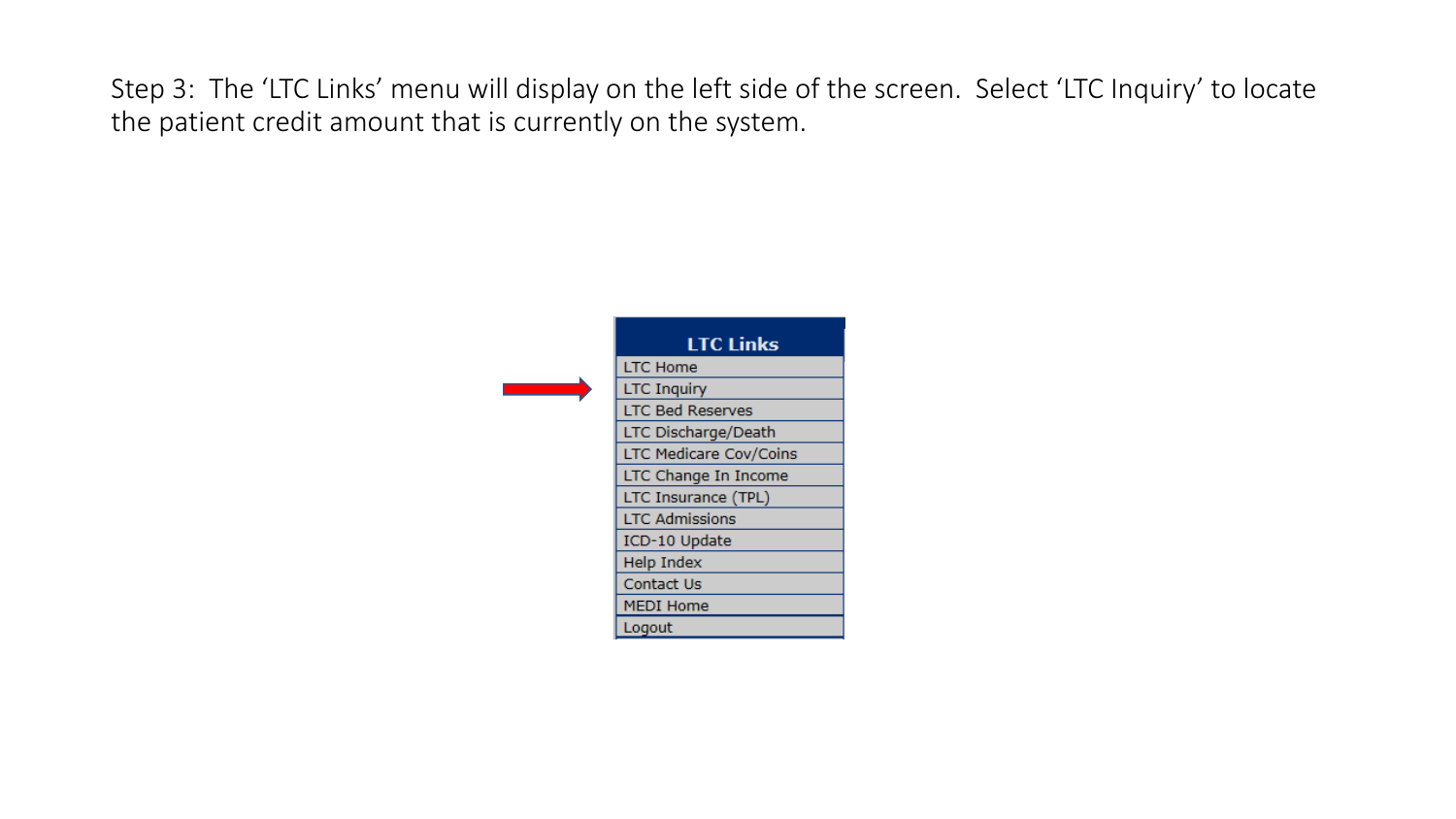Step 4: Below is the LTC inquiry page. Complete all the fields below. Please note that the difference between the begin date and end date entered cannot be greater than six months. Click 'Submit'.

| <b>ILLINOIS DEPARTMENT OF</b><br>lealthcare and Family Services |                                    |                             |                                                      |               | www.myhfs.illinois.gov       |             |  |  |
|-----------------------------------------------------------------|------------------------------------|-----------------------------|------------------------------------------------------|---------------|------------------------------|-------------|--|--|
|                                                                 |                                    |                             |                                                      |               | <b>JB Pritzker, Governor</b> |             |  |  |
| <b>LTC Inquiry</b>                                              |                                    |                             |                                                      |               |                              |             |  |  |
|                                                                 |                                    |                             |                                                      | <b>Submit</b> | Reset                        | <b>Help</b> |  |  |
| <b>All Fields Required</b>                                      |                                    |                             |                                                      |               |                              |             |  |  |
| <b>Provider ID:</b>                                             |                                    | ACME LTC TEST -123456789003 | $\checkmark$                                         |               |                              |             |  |  |
| <b>Recipient Number:</b>                                        | 015574619                          |                             |                                                      |               |                              |             |  |  |
| <b>Begin Date:</b>                                              | 2019<br>/ 01<br>01<br>(mm/dd/yyyy) |                             |                                                      |               |                              |             |  |  |
| <b>End Date:</b>                                                | 04<br>$ 30\rangle$                 |                             |                                                      |               |                              |             |  |  |
| <b>Facility:</b>                                                | $\odot$ Yes                        | $\bigcirc$ No               | ( Select "Yes" to view LTC Facility data )           |               |                              |             |  |  |
| <b>Level of Care:</b>                                           | ⊙ Yes                              | $\bigcirc$ No               | (Select "Yes" to view LTC Level of Care data)        |               |                              |             |  |  |
| <b>Bed Reserve:</b>                                             | ⊙ Yes                              | $\bigcirc$ No               | (Select "Yes" to view LTC Bed Reserve data)          |               |                              |             |  |  |
| <b>Patient Credit:</b>                                          | $\odot$ Yes                        | $\bigcirc$ No               | (Select "Yes" to view LTC Patient Credit data)       |               |                              |             |  |  |
| <b>Medicare Coinsurance:</b>                                    | $\odot$ Yes                        | $\bigcirc$ No               | (Select "Yes" to view LTC Medicare Coinsurance data) |               |                              |             |  |  |

**Reset Submit**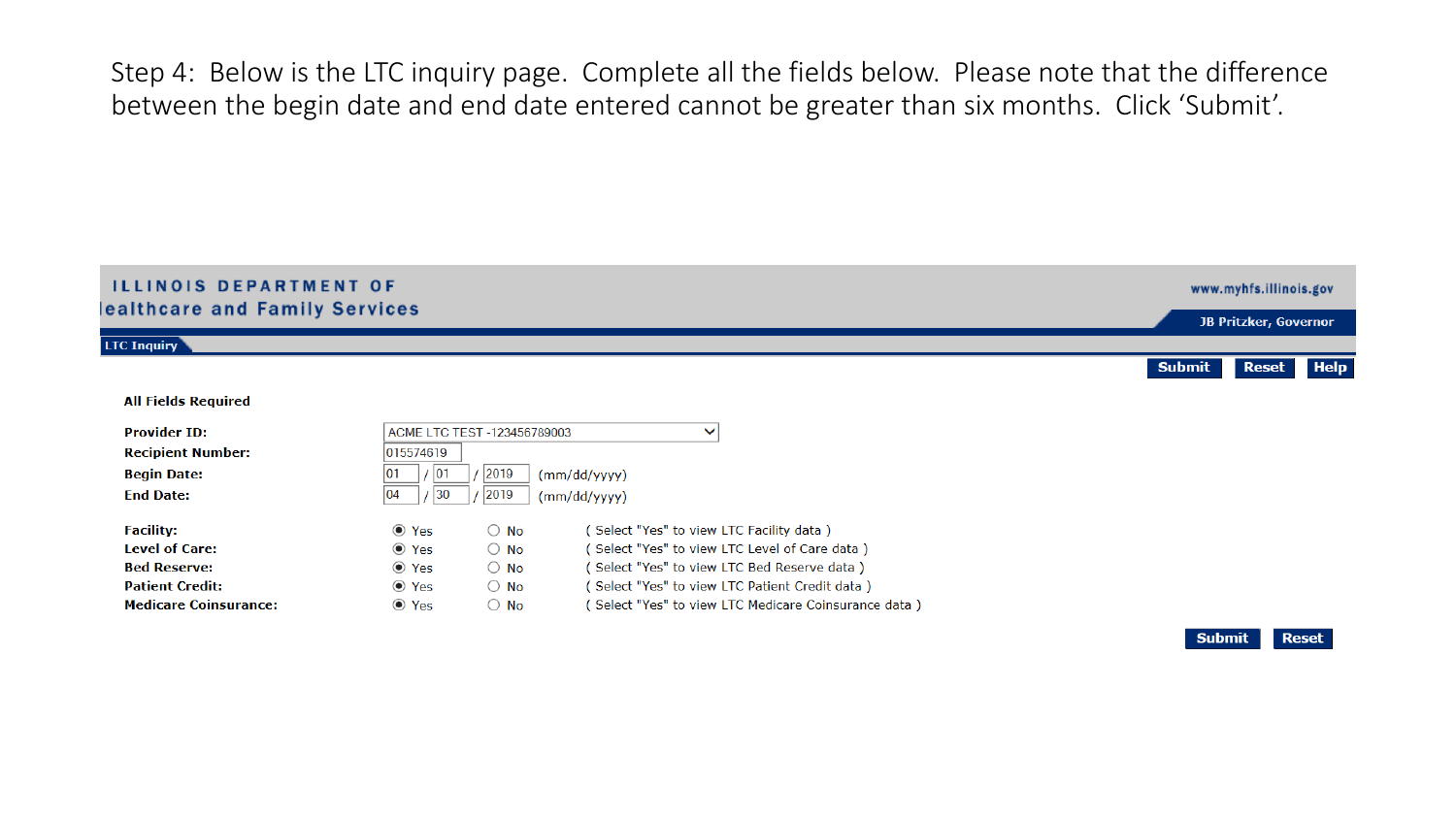Step 5: Below are the results of the LTC Inquiry. Please note that the current patient credit amount displayed is \$0.00. This amount will be needed to complete the automatic update of the patient credit amount. Click 'Back' once you have reviewed/printed the results of this inquiry.

# **Healthcare and Family Services**

#### **LTC Inquiry Results**

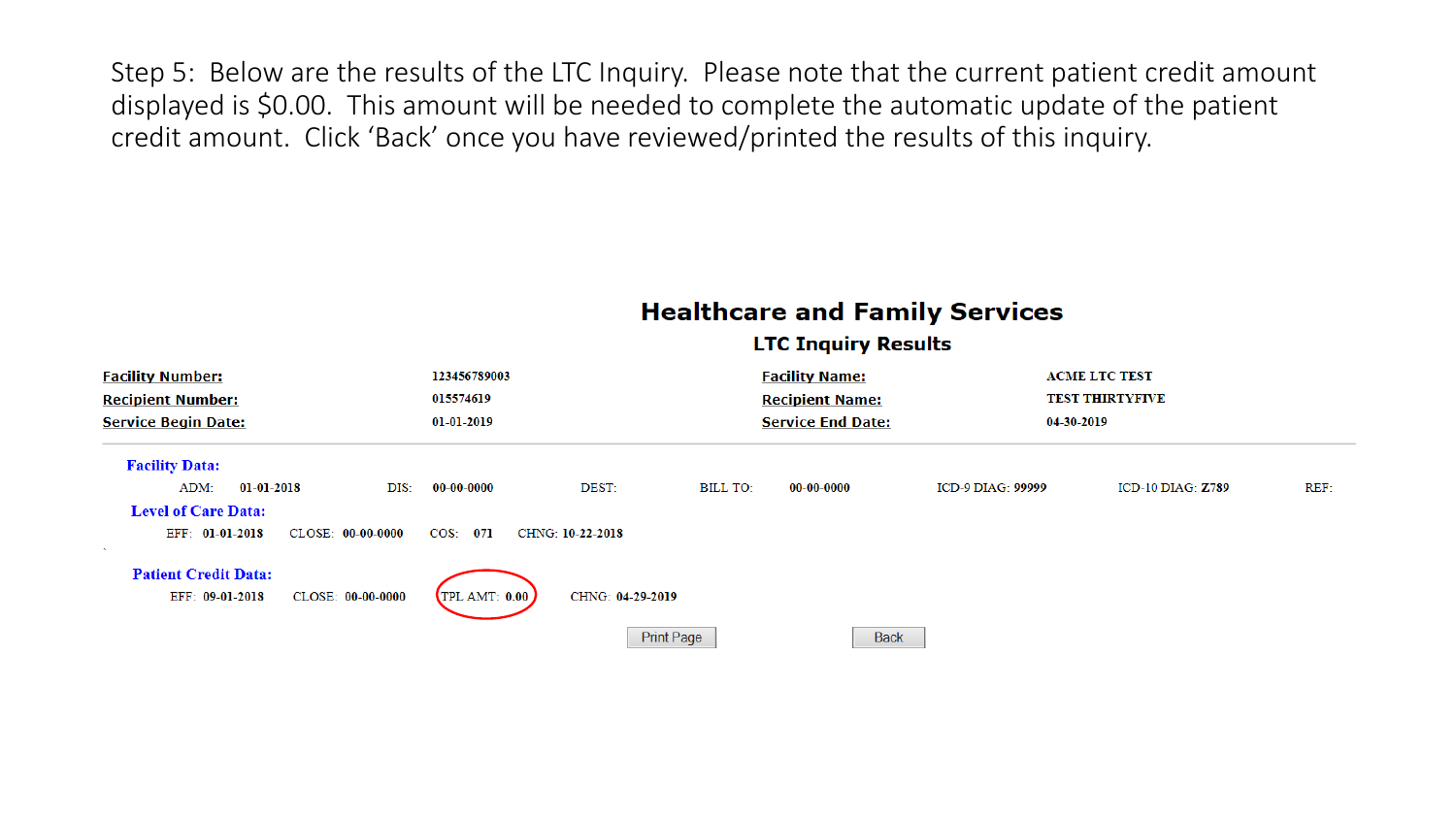Step 6: The 'LTC Links' menu will display on the left side of the screen. Select 'LTC Change In Income'.

| <b>LTC Links</b>              |
|-------------------------------|
| <b>LTC Home</b>               |
| <b>LTC Inquiry</b>            |
| <b>LTC Bed Reserves</b>       |
| LTC Discharge/Death           |
| <b>LTC Medicare Cov/Coins</b> |
| LTC Change In Income          |
| LTC Insurance (TPL)           |
| <b>LTC Admissions</b>         |
| ICD-10 Update                 |
| <b>Help Index</b>             |
| Contact Us                    |
| <b>MEDI Home</b>              |
| Logout                        |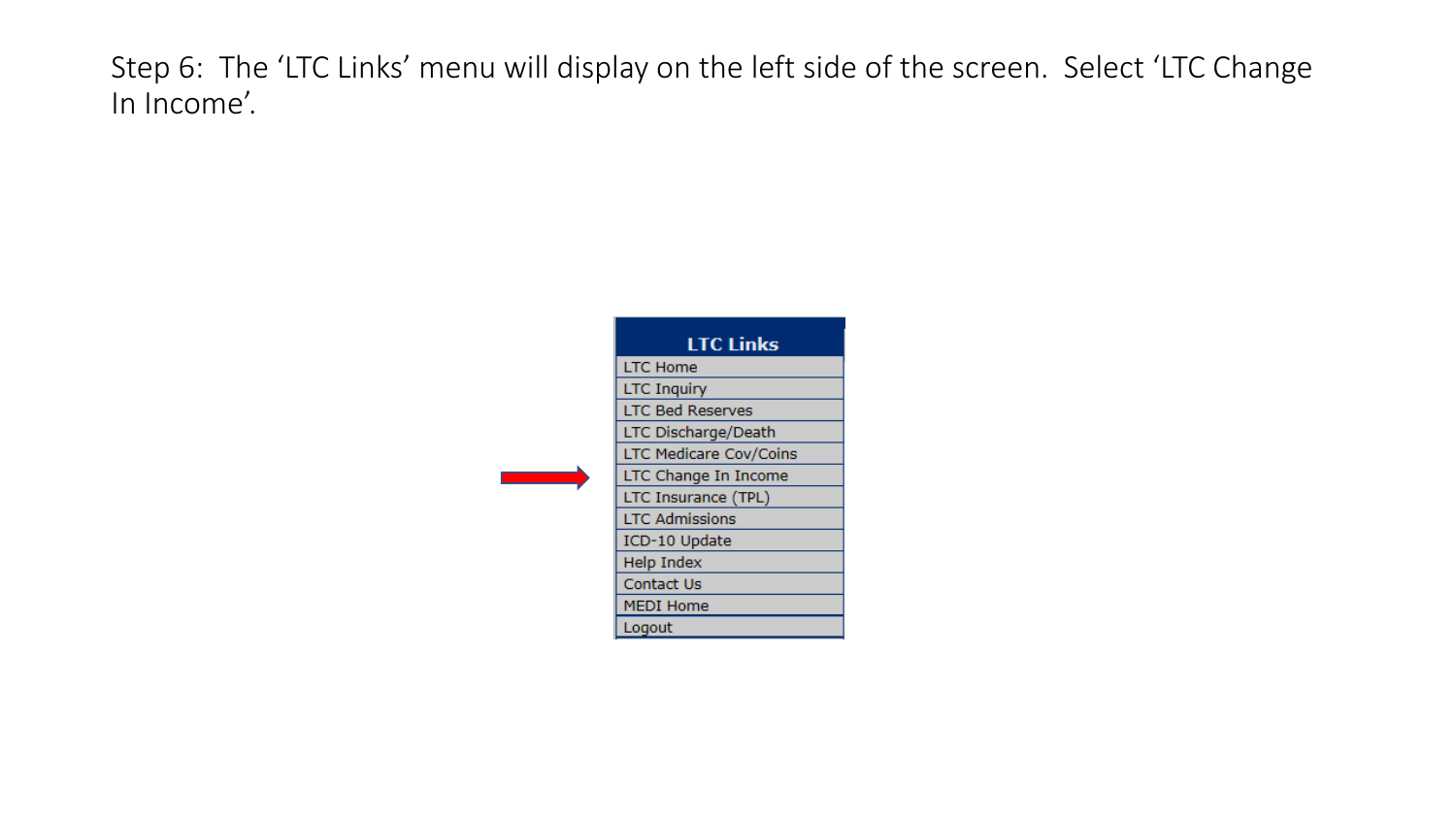Step 7: Complete all required fields at the top of the LTC Change In Income page. Then complete any of the sections below that apply (Change in Income, Receipt of Income, and/or Receipt of Lump Sum). One to three changes may be selected, however, at least one change must be selected.

| <b>LTC Change In Income</b>                                      |                                                            |                                       |
|------------------------------------------------------------------|------------------------------------------------------------|---------------------------------------|
|                                                                  |                                                            | Submit<br><b>Help</b><br><b>Reset</b> |
| <b>Required Fields*</b>                                          |                                                            |                                       |
| ACME LTC TEST -123456789003<br><b>Provider ID:*</b>              | <b>Recipient Number:*</b><br>$\checkmark$                  | 015574619                             |
| <b>Test</b><br><b>Recipient First Name:*</b>                     | Thirtyfive<br><b>Recipient Last Name:*</b>                 |                                       |
| <b>Place of Birth: State:*</b><br><b>Unknown</b><br>$\checkmark$ | Unknown<br>City:*<br>County:*                              | Unknown                               |
| Income (Check as appropriate)                                    |                                                            |                                       |
| <b>Change in Income:</b><br>$\blacktriangledown$                 |                                                            |                                       |
| 0.00<br><b>Previous Monthly Amount:</b><br>\$                    | 2019<br> 30<br><b>Date Last Received:</b><br>04            | (mm/dd/yyyy)                          |
| 100.00<br><b>Current Monthly Amount:</b><br>\$                   | 2019<br><b>Date First Received:</b><br>$ 05\rangle$<br> 01 | (mm/dd/yyyy)                          |
| social security<br>Source:<br>$\times$                           |                                                            |                                       |
| <b>Receipt of Income:</b>                                        |                                                            |                                       |
| <b>Monthly Amount:</b><br>\$                                     | <b>Date First Received:</b>                                | (mm/dd/yyyy)                          |
| Source:                                                          |                                                            |                                       |
| <b>Receipt of Lump Sum:</b>                                      |                                                            |                                       |
| <b>Payment Amount:</b><br>\$                                     | <b>Date Received:</b>                                      | (mm/dd/yyyy)                          |
| Source:                                                          |                                                            |                                       |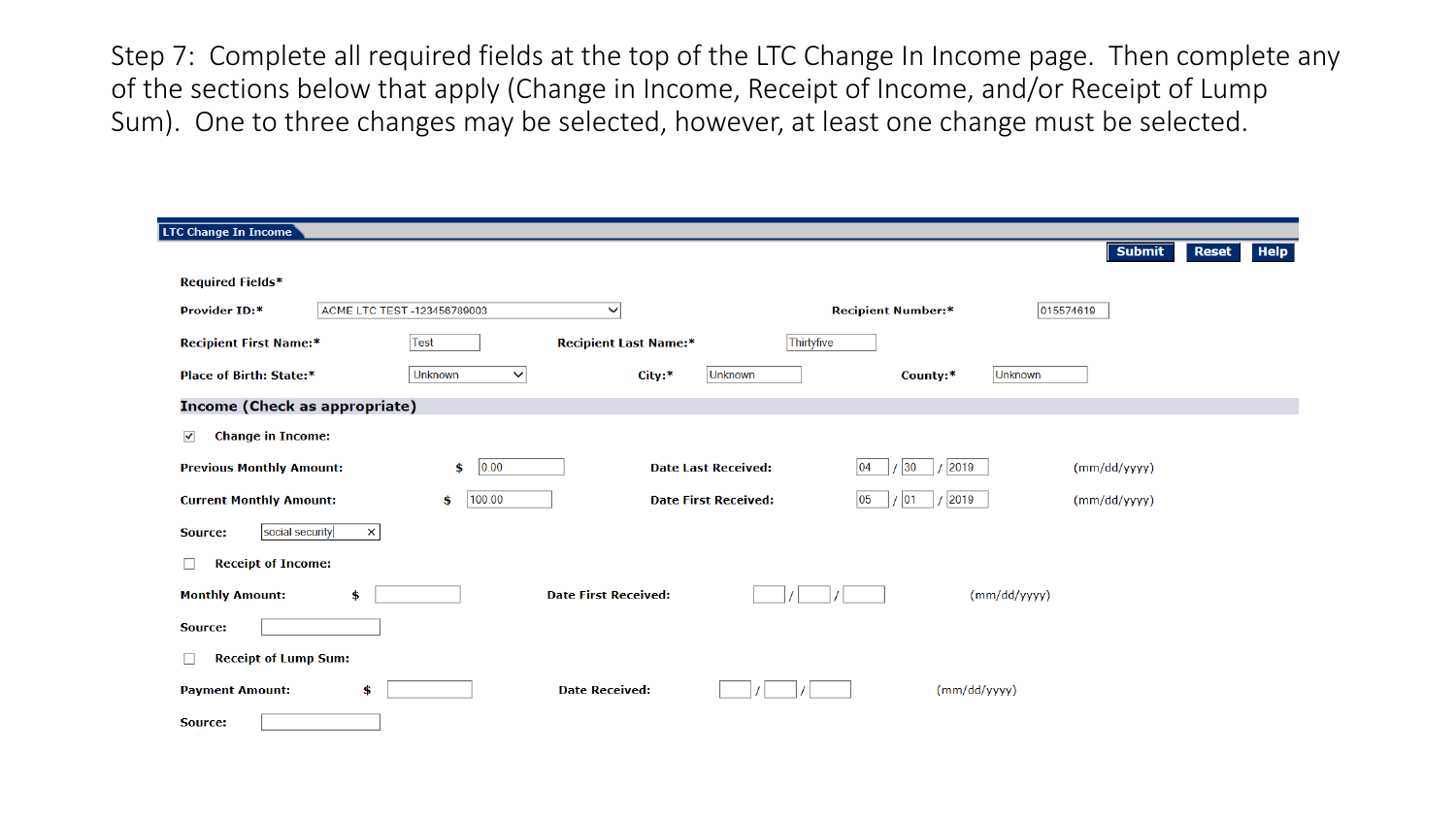Step 8: Select the 'Patient Credit Update' box. This is required for automatic update of the patient credit amount. Please note that the automatic update function can only be used to update the patient credit amount for the current or next month. The automatic update function can be used to increase or decrease the patient credit amount.

New Patient Credit Amount: enter the amount you want the patient credit to be changed to

New Patient Credit Effective Date: enter the effective date of the requested change. **Note** that the effective date can only be the beginning of the current month or the next month.

Amount of Change from Previous Patient Credit: enter the difference between the patient credit amount for this time period currently on the system (this was located in step 5 above) and the 'New Patient Credit Amount' that you entered in the above field.

Also complete the 'Date Income Verification was sent to DHS' and the 'Signature/Title' and 'Signature Date' fields. Click 'Submit'. (continued on next slide)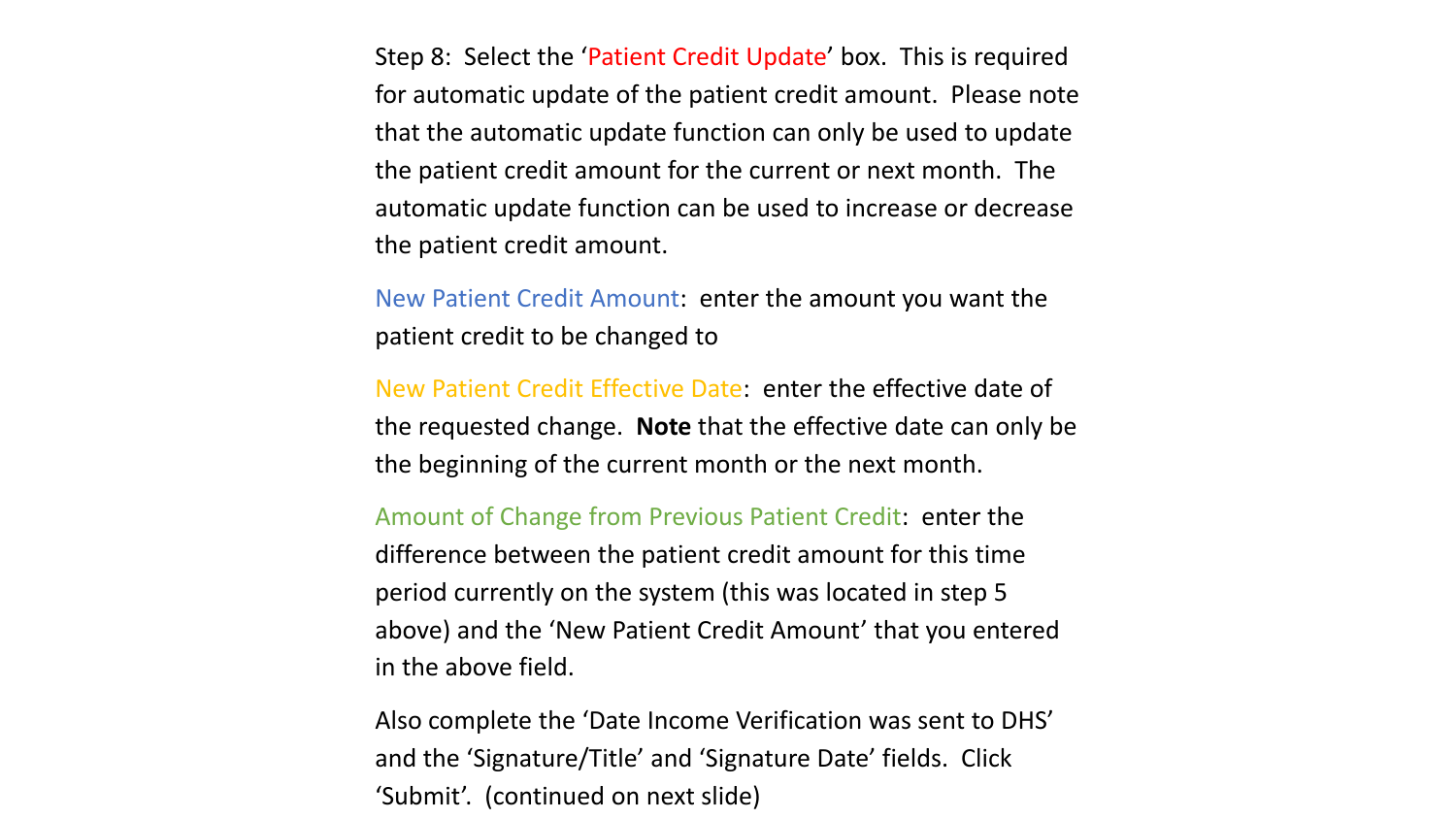# Step 8: continued

In the example below the patient credit amount in system is currently zero and the desired amount is \$100.00 so the difference or the 'Amount of the Change from Previous Patient Credit' is \$100.00. If the amount on the system is \$500.00 and you want the new amount to be \$450.00 the 'Amount of Change from Previous Patient Credit' would be \$50.00.

| <b>Remarks Section</b>                                                                                                                                                                                                                                                  |                                           |                  |                     |
|-------------------------------------------------------------------------------------------------------------------------------------------------------------------------------------------------------------------------------------------------------------------------|-------------------------------------------|------------------|---------------------|
| <b>Remarks:</b>                                                                                                                                                                                                                                                         |                                           |                  |                     |
| Patient Credit Update (Required for automatic update of patient credit)                                                                                                                                                                                                 |                                           |                  |                     |
| <b>Patient Credit Update:</b><br>$\sqrt{2}$                                                                                                                                                                                                                             |                                           |                  |                     |
| <b>New Patient Credit Amount:</b><br>100.00                                                                                                                                                                                                                             | <b>New Patient Credit Effective Date:</b> |                  | 19<br>05<br>(mm/yy) |
| <b>Amount of Change from Previous Patient Credit:</b><br>Note: Amount must equal the difference between the current patient credit amount on HFS system and New Patient Credit Amount requested. The current amount can be verified by using the 'LTC<br>Inquiry' link. | 100.00                                    |                  |                     |
| Date Income Verification was sent to DHS:                                                                                                                                                                                                                               | 2019<br>$ 29\rangle$<br>104               | (mm/dd/yyyy)     |                     |
| <b>Signature, Date and Disclosure</b>                                                                                                                                                                                                                                   |                                           |                  |                     |
| Jane Smith<br><b>Signature/Title:*</b>                                                                                                                                                                                                                                  | <b>Signature Date:*</b>                   | 29<br>2019<br>04 | (mm/dd/yyyy)        |
| Disclosure of information and/or compliance with instructions is mandatory, ILL. REV. Stat.,<br>CH. 23, P.A. Code. Failure to comply may result in the department taking unfavorable action.                                                                            |                                           |                  |                     |
|                                                                                                                                                                                                                                                                         |                                           |                  | Submit<br>Reset     |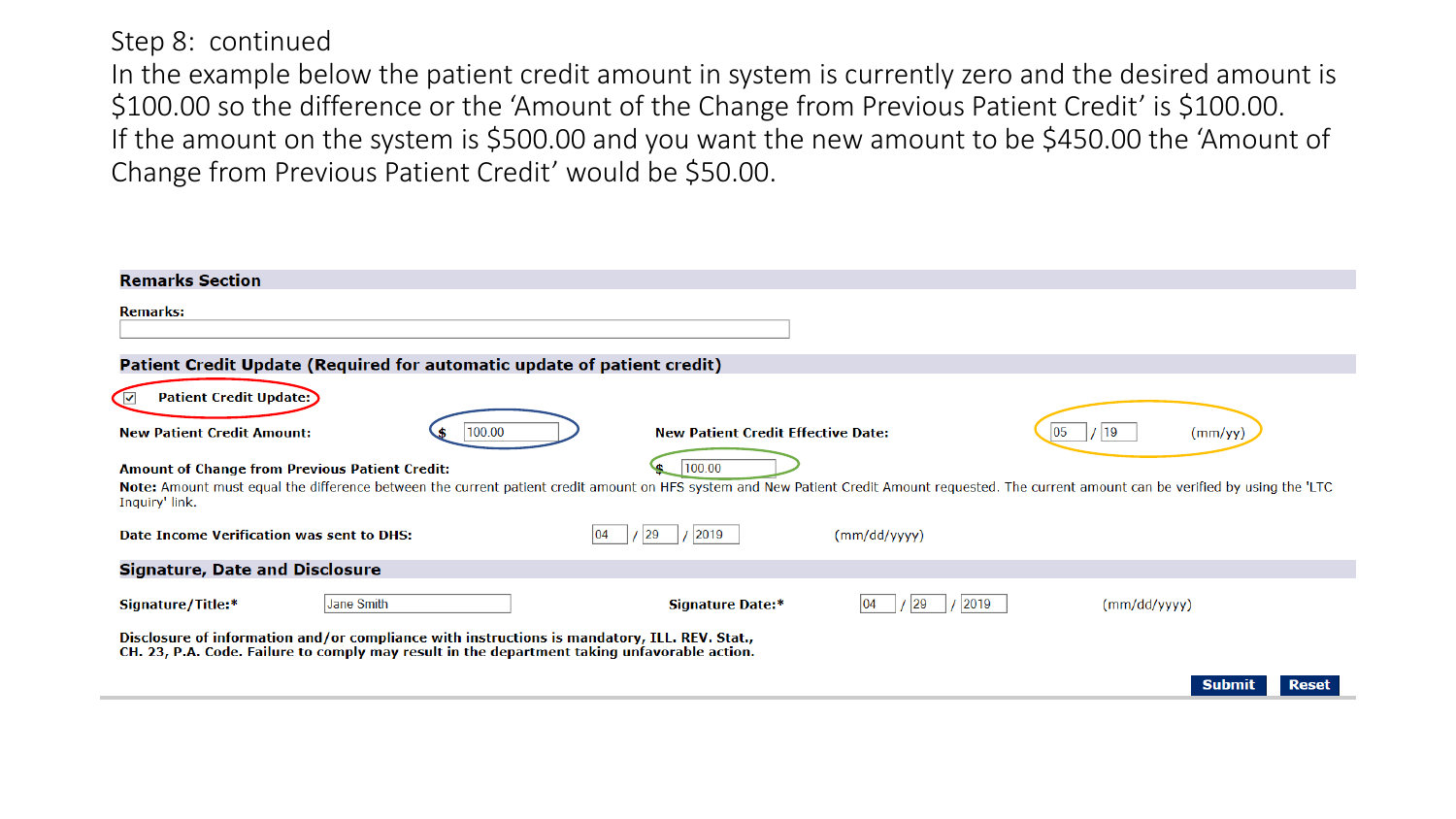Step 9: After clicking 'Submit' you should see the information below. This screen displays the results of the LTC Income Change you submitted. You should see the message 'Transaction Accepted'. You may print this information for your records. If the transaction was not accepted, you must correct any errors and resubmit.

If you would like to verify the results of the income change submitted, you can perform another 'LTC Inquiry'. To do this, click 'Back' at the bottom of the 'LTC Income Change Results' screen.

# **Healthcare and Family Services**

**LTC Income Change Results** 

| <b>Transaction Audit Number:</b>                                                                 |                                |                        | 201911911341491        |                             |            |
|--------------------------------------------------------------------------------------------------|--------------------------------|------------------------|------------------------|-----------------------------|------------|
| <b>Facility Number:</b>                                                                          | 123456789003                   |                        | <b>Facility Name:</b>  | <b>ACME LTC TEST</b>        |            |
| <b>Recipient Number:</b>                                                                         | 015574619                      |                        | <b>Recipient Name:</b> | <b>Test Thirtyfive</b>      |            |
| <b>Place of Birth: State:</b>                                                                    | Unknown                        | City:                  | <b>Unknown</b>         | <b>County:</b>              | Unknown    |
| <b>Change in Income:</b>                                                                         | <b>Previous Monthly Amount</b> |                        | \$0.00                 | <b>Date Last Received:</b>  | 04-30-2019 |
|                                                                                                  | <b>Current Monthly Amount</b>  |                        | \$100.00               | <b>Date First Received:</b> | 05-01-2019 |
|                                                                                                  | <b>Source</b>                  | <b>SOCIAL SECURITY</b> |                        |                             |            |
| <b>Automatic Update of Patient Credit:</b>                                                       |                                |                        |                        |                             |            |
| <b>New Patient Credit Amount</b>                                                                 |                                | \$100.00               |                        |                             |            |
| <b>New Patient Credit Effective Month</b>                                                        | 05                             | 19<br><u>Year</u>      | \$100.00               |                             |            |
| <b>Amount of Change from Previous Patient Credit</b><br>Date Income Verification was sent to DHS |                                |                        | 04-29-2019             |                             |            |
| <b>Remarks:</b>                                                                                  |                                |                        |                        |                             |            |
| <b>Signature/Title:</b>                                                                          | <b>JANE SMITH</b>              |                        |                        | <b>Signature Date:</b>      | 04-29-2019 |
|                                                                                                  |                                | Print Page             | <b>Back</b>            |                             |            |

#### **Transaction Accepted.**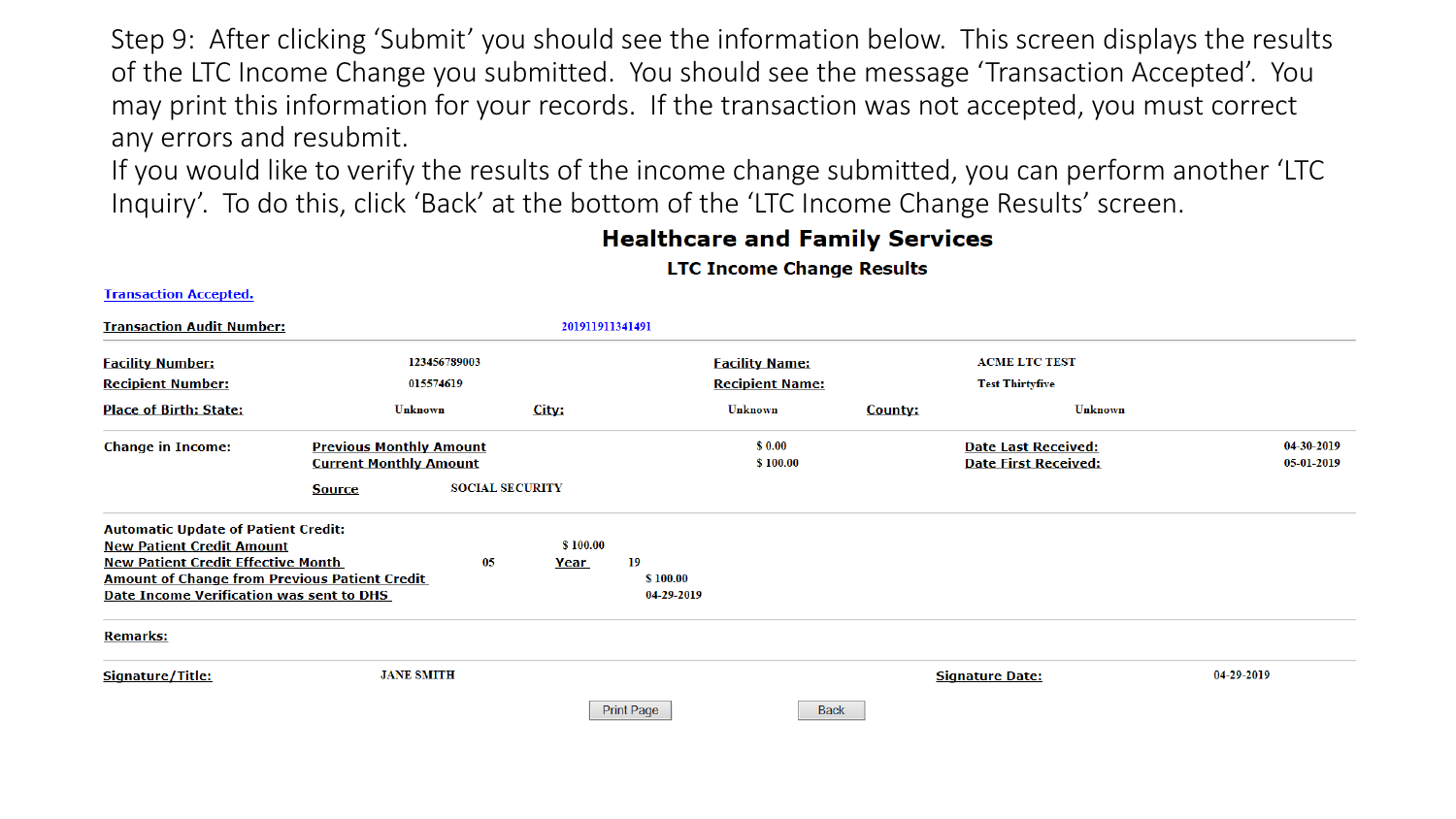The remaining steps explain how to perform the LTC Inquiry again to demonstrate that the automatic update was successful.

Step 10: The 'LTC Links' menu will display on the left side of the screen. Select 'LTC Inquiry'.

| <b>LTC Links</b>              |
|-------------------------------|
| <b>LTC Home</b>               |
| <b>LTC Inquiry</b>            |
| <b>LTC Bed Reserves</b>       |
| LTC Discharge/Death           |
| <b>LTC Medicare Cov/Coins</b> |
| LTC Change In Income          |
| LTC Insurance (TPL)           |
| <b>LTC Admissions</b>         |
| ICD-10 Update                 |
| <b>Help Index</b>             |
| Contact Us                    |
| <b>MEDI Home</b>              |
| Logout                        |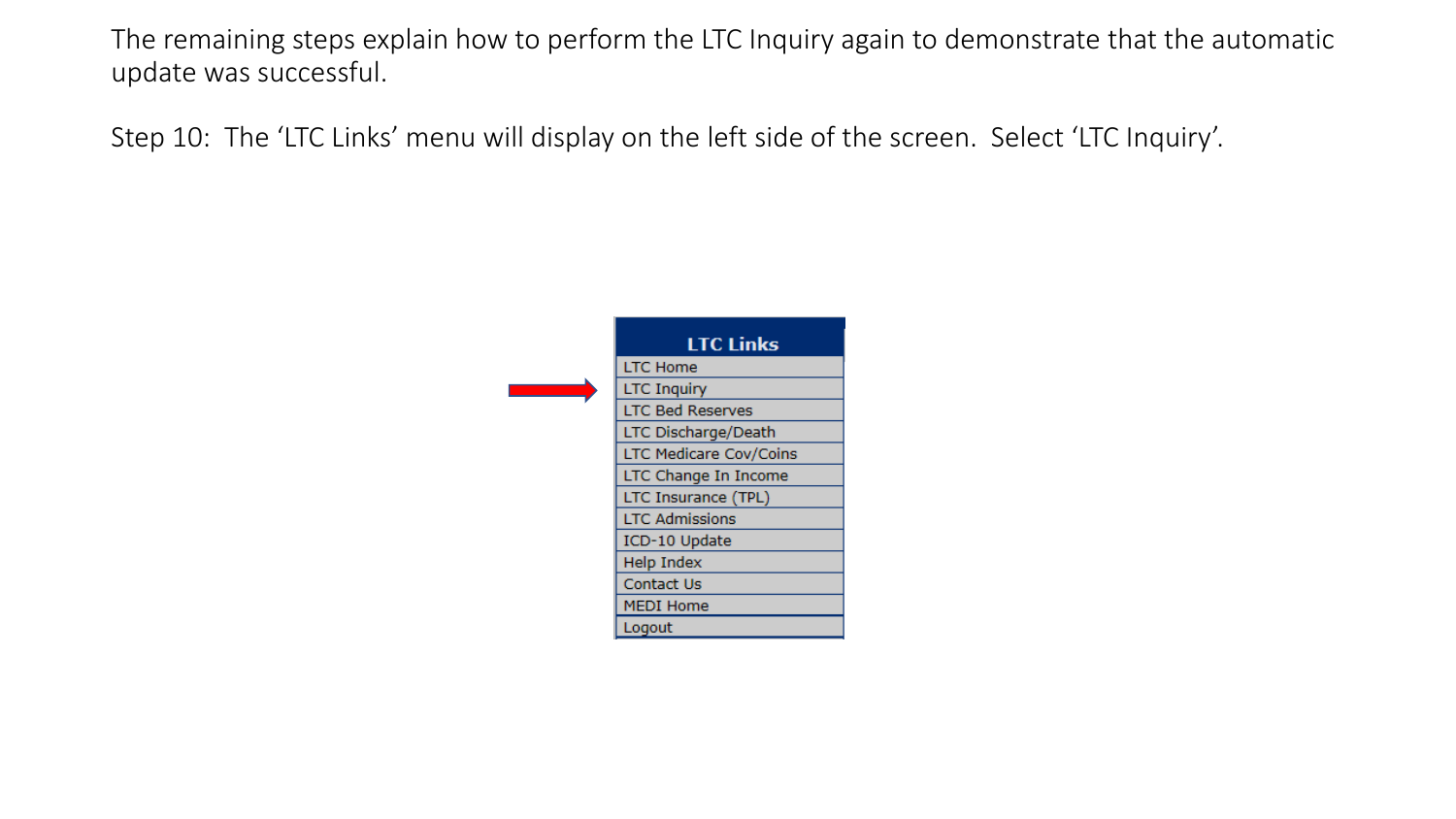Step 11: Complete all the fields below. Please note that the difference between the begin date and end date entered cannot be greater than six months. Click 'Submit'.

| <b>LTC Inquiry</b>           |             |                             |                                                      | <b>Submit</b> | <b>Reset</b> | <b>Help</b> |
|------------------------------|-------------|-----------------------------|------------------------------------------------------|---------------|--------------|-------------|
| <b>All Fields Required</b>   |             |                             |                                                      |               |              |             |
| <b>Provider ID:</b>          |             | ACME LTC TEST -123456789003 | $\checkmark$                                         |               |              |             |
| <b>Recipient Number:</b>     | 015574619   |                             |                                                      |               |              |             |
| <b>Begin Date:</b>           | 01<br> 01   | 2019                        | (mm/dd/yyyy)                                         |               |              |             |
| <b>End Date:</b>             | 05<br> 31   | 2019                        | (mm/dd/yyyy)                                         |               |              |             |
| <b>Facility:</b>             | ⊙ Yes       | $\bigcirc$ No               | ( Select "Yes" to view LTC Facility data )           |               |              |             |
| <b>Level of Care:</b>        | $\odot$ Yes | $\bigcirc$ No               | (Select "Yes" to view LTC Level of Care data)        |               |              |             |
| <b>Bed Reserve:</b>          | ⊙ Yes       | $\bigcirc$ No               | (Select "Yes" to view LTC Bed Reserve data)          |               |              |             |
| <b>Patient Credit:</b>       | $\odot$ Yes | $\bigcirc$ No               | (Select "Yes" to view LTC Patient Credit data)       |               |              |             |
| <b>Medicare Coinsurance:</b> | $\odot$ Yes | $\bigcirc$ No               | (Select "Yes" to view LTC Medicare Coinsurance data) |               |              |             |
|                              |             |                             |                                                      |               | Cubmit Docot |             |